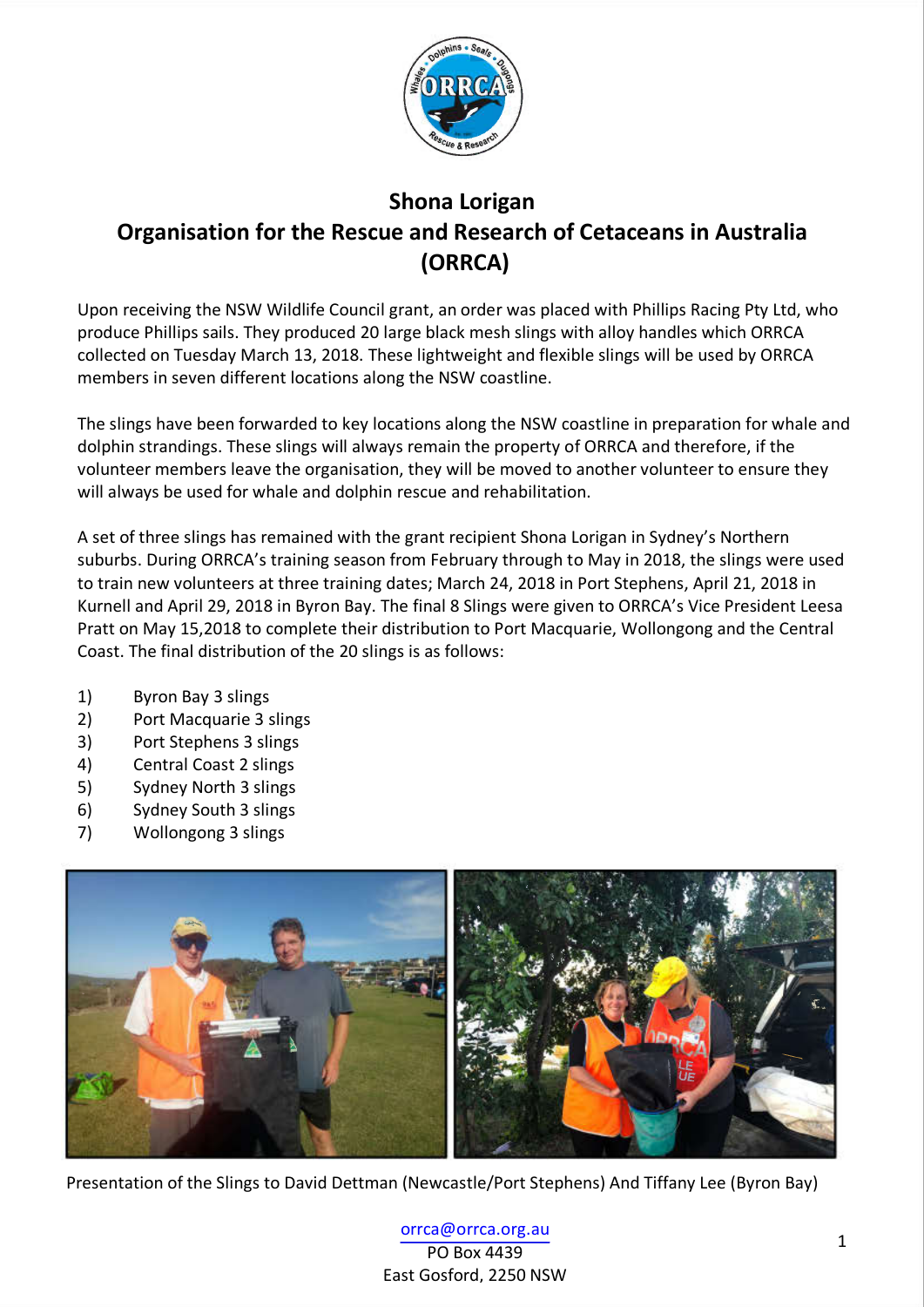

The slings were usw3ed at a neonate Humpback whale stranding in the Illawarra area on July 5, 2018. Just as described in the grant application, the slings arrived at the site with the first ORRCA volunteers who arrived. The slings were used to safely stabilise the young whale as it was being buffeted in the whitewash and pushed against the rocks, before the large heavy whale sling arrived with National Parks and Wildlife to move the whale further up the beach.



Photo Credit: Michelle Toms ORRCA

## **Benefits of the Grant for ORRCA**

Though whale and dolphin incidents can occur at any time throughout the year, the ORRCA team is busiest during the winter months and thus our training season is completed over the warmer summer months and finished by May to ensure our team is ready. The slings were produced in time for the 2018 training season and enabled ORRCA 's 2018 Senior trainers Shona Lorigan and Ronny Ling to train new members and key ORRCA personnel to receive their slings by mid-May.

## <sup>2</sup> orrca@orrca.org.au

PO Box 4439 East Gosford, 2250 NSW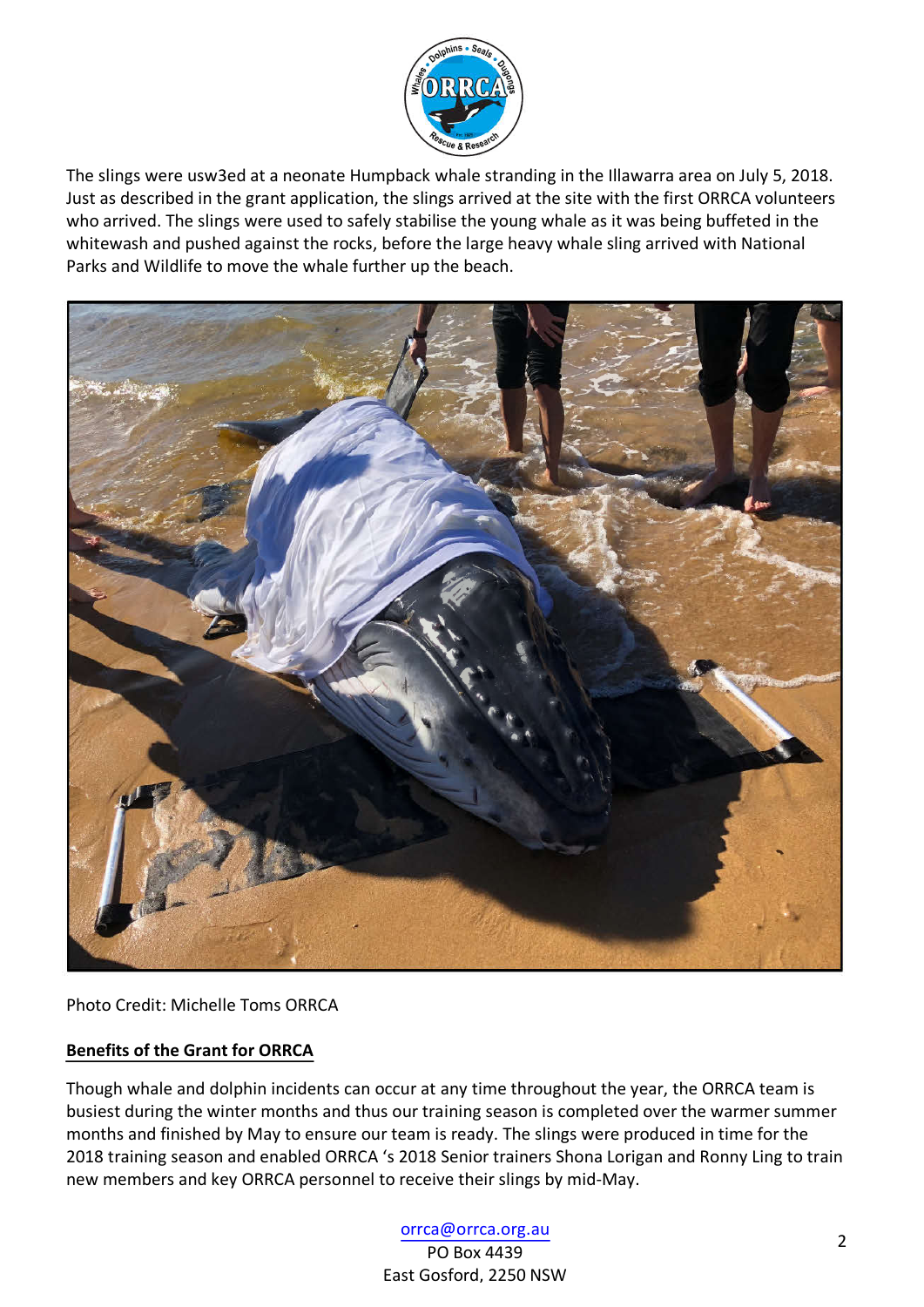

The slings are lightweight, easy to carry and extremely flexible as the number of slings used is increased or decreased depending on the size of the animal. They are used only to move the animals a short distance. There are considerable safety risks faced by ORRCA members when moving such large heavy animals as whales and dolphins. Specialised equipment is needed to ensure this is completed with safety of personnel as a priority. Having a range of proper equipment and a range of key equipment spread out over a range of locations will allow ORRCA to respond faster and keep our members safe. Through the NSW Wildlife Grant, the ORRCA team has been able to both increase the volume of available slings as well as spread it over a much larger area of coastline. This will have an enormous benefit for ORRCA's ability to respond to incidents and a much-improved outcome for the whales and dolphins we care for.



Slings in Use Photo Credit Leigh Mansfield ORRCA